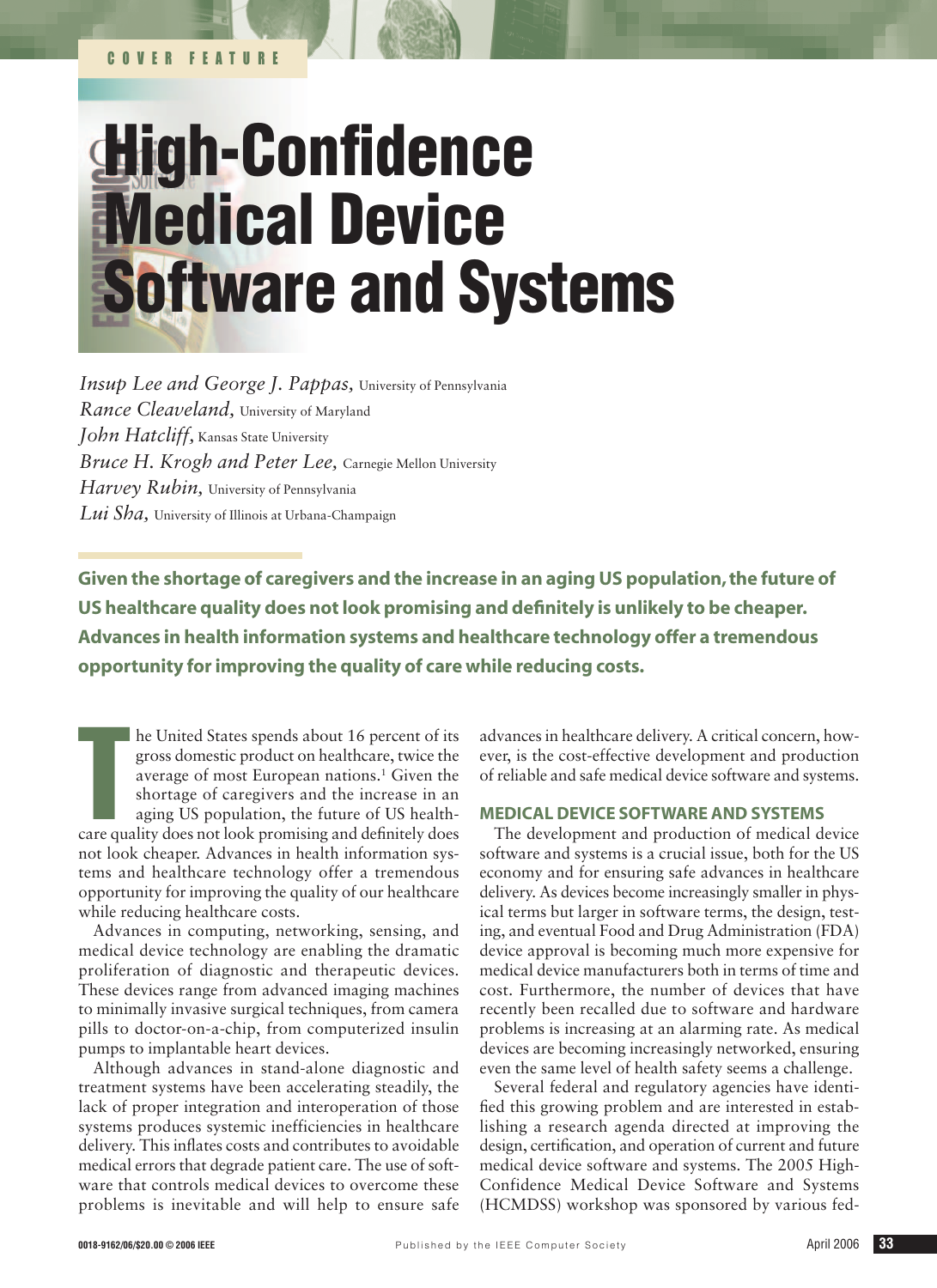eral agencies, including the FDA, the National Institute of Standards and Technology, the National Security Agency, and the National Science Foundation, along with the National Coordination Office for Networking and Information Technology Research and Development. The views expressed in this article are those of the authors, and not necessarily those of the federal sponsors.

The purpose of the HCMDSS workshop was to provide a working forum for leaders and visionaries from industry, research laboratories, academia, and government concerned with medical devices. More than 90

experts from these sectors attended the workshop. They represented a mix of the relevant stakeholders including researchers, developers, certifiers, and users—who can help identify emerging systems and assurance needs.

This workshop's main goal was to develop a road map for overcoming crucial issues and challenges facing the design, manufacture, certifica-

tion, and use of medical device software and systems. An additional goal was to identify and form a sustainable research and development community for the advancement of HCMDSS. Of particular interest was the crystallization of technology needs and promising research directions that could revolutionize the way HCMDSS are designed, produced, and validated in the future but that are beyond the range of today's devices because of time-to-market pressures and short-term R&D practices. The presentations of the working groups, keynote speakers, and panelists and the submitted position statements of participants in this workshop are available at www.cis.upenn.edu/hcmdss/.

## **CRITICAL ISSUES**

In the course of this workshop, the participants identified six issues as critical for the future of high-confidence medical devices:

• *Foundations for integrating medical device systems*. Commercial off-the-shelf technologies do not produce highly distributed medical device systems with guarantees of security, privacy, robustness, interoperability, extensibility, mobility, and general patient safety. Advances in computing are instrumental in the development of novel diagnostic and therapeutic equipment and procedures and of widely accessible medical-record systems. Although diagnostic and treatment systems have advanced significantly, they do not work well together. The systemic inefficiencies in healthcare delivery grossly inflate costs and contribute to avoidable medical errors that degrade patient care.

**Although networks of networked medical devices hold many promises and possibilities, they also create challenges.**

- *Distributed control and sensing in networked medical device systems*. The networking of medical devices for distributed sensing and control can occur at many levels. These networks can collect data for offline analysis, generate alarms when critical conditions occur, or close feedback loops for the controlled delivery of drugs. Research is needed to create medical device networks with these features and to enable the diffusion of new sensing and control technologies as they become available.
- *Patient modeling and simulation*. Modeling has proved its value in many industries, such as aerospace,

automotive, and chemical plants. It has fostered novel product development, increased safety parameters, and ensured cost-effective development phases, ultimately achieving regulatory approval. In the medicalpractice domain, modeling and simulation will improve outcomes and quality of patient care, will provide better control of healthcare costs with improvements in prevention and

intervention, and will allow maximal use of the electronic health records.

- *Embedded real-time networked system infrastructure*. Researchers envision next-generation medical systems to be a ubiquitous network of networked systems that provides secure, reliable, privacy-preserving, and costeffective, personalized, high-quality healthcare. Although networks of networked medical devices hold many promises and possibilities, they also create challenges.
- *Medical device software development*. Many medical devices are, essentially, embedded systems. As such, software is often a fundamental—albeit not always obvious—part of a device's functionality. This means that any safety and regulatory requirements for medical devices necessarily call for rigorous software development methods to ensure reliability and to protect the public health. Exactly how to accomplish that is a question, particularly because devices and systems are becoming increasingly complicated and interconnected. We have reached the point where testing as the primary way to gain confidence in a system is impractical or ineffective. Furthermore, requirements and specifications based on medical practice are needed to help ensure that devices will perform appropriately.
- *Validation and certification.* Verification and validation tasks required for the approval of medical devices play a significant role in enabling the FDA to carry out its mandate of approving only "safe and effective" medical devices. Unfortunately, many industry observers believe that we are approaching the limits of current device certification processes. As devices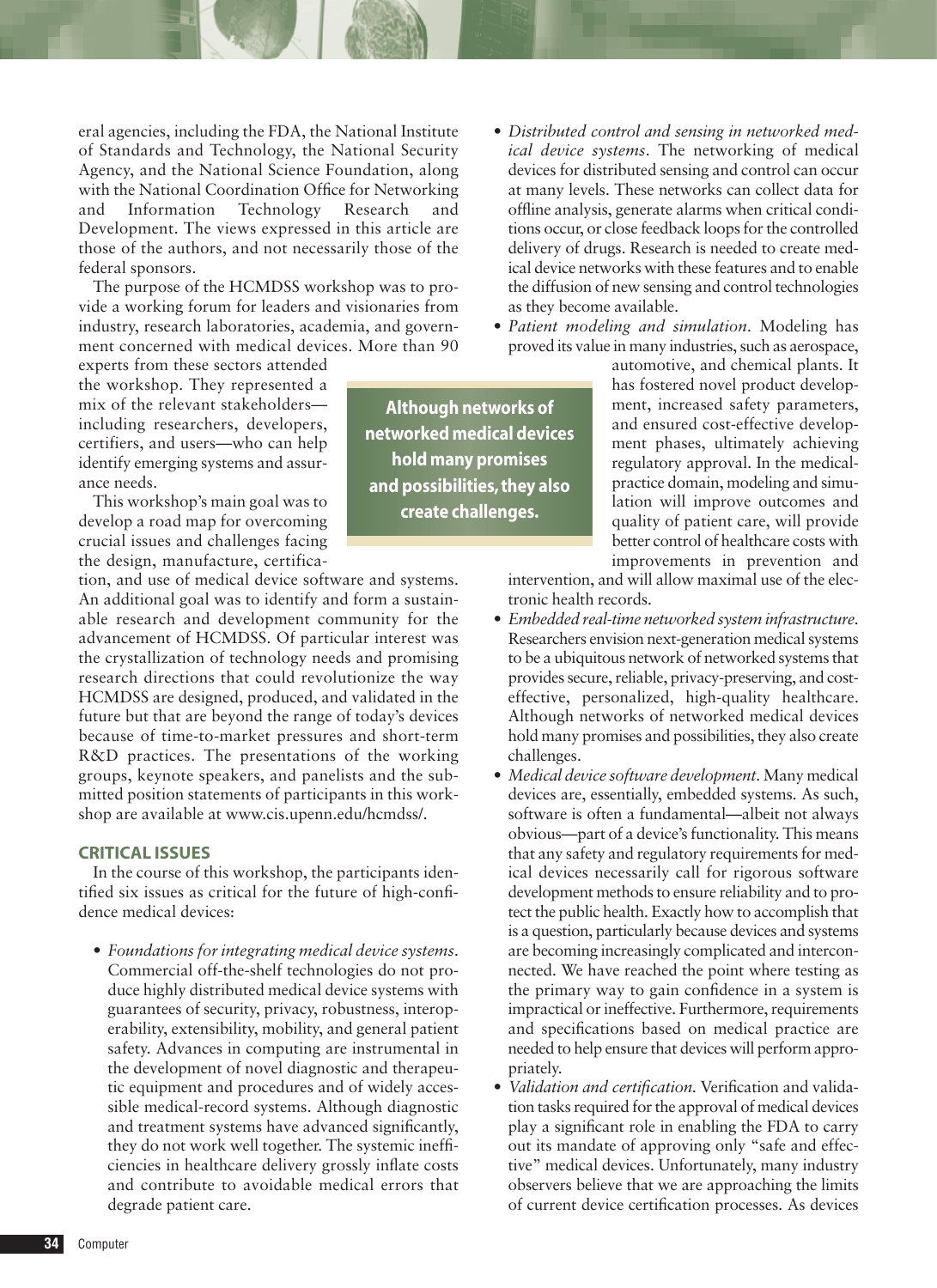grow more complex and rely much more on embedded software to achieve critical functionality, existing certification processes are being stressed. This trend results in higher development costs for manufacturers, longer time to market, and increased chances of device failure—with associated recall or liability costs.

# **CURRENT STATE OF AFFAIRS**

Each working group summarized the state of the practice, development, and research in its area, identified R&D needs and challenges, and provided a road map to address their needs and challenges.

Several observations were made about the state of the art in medical device software and system development:

*• Medical device software development.* As a whole, the medical industry does reasonably well in de-

veloping and approving standalone devices that have moderate complexity and are based on mature technology. In such cases, the domain is well understood and the technology furnishes examples of devices that have been approved. However, designing bug-free software is difficult, especially in complex devices that might be used in unanticipated contexts. Existing

practices have worked as well as they have because industry verification and validation personnel and regulators take their jobs seriously.

- *Large-scale, complex devices stress current best practices*. We are still challenged by large-scale, complex devices, such as proton therapy facilities. For these types of devices, the validation procedures and test cases can number in the hundreds of thousands. The burden of validation—in time and costs—extends the time to bring devices to market. Because of time-todeliver pressures and a shortfall in properly trained software engineers, the development of HCMDSS has—with few exceptions—not kept pace with software assurance techniques practiced in other safetycritical domains such as avionics.
- *Integration of MDSS*. Industry is doing fairly well at integrating products developed by a single manufacturer. Such integrations are largely proceeding in an ad hoc fashion, however, without standardized integration mechanisms that are commonplace in other domains, such as the highly successful and widely used universal serial bus from the personalcomputer domain. Because the number of medical devices and systems that are to be networked and integrated is increasing significantly, we must develop standards and regulations for medical device integration.

**We now seem to be on the cusp of the types of revolutionary changes in healthcare systems that have transformed other sectors of the nation's infrastructure and economy.**

- *Device interference and interoperation*. Caregivers and clinical engineers report that as devices proliferate and as sophistication and connectivity in hospitals increase, we are becoming lost in a swirl of technology, and we face unanticipated interference between devices. A concerted effort to address interoperability has begun, aiming to develop plug-andplay interoperability standards for the operating room of the future. So far the main concern has been network standards; other essential issues, such as quality of service and semantic compatibility for interoperation, have not yet been addressed. Also, we need to conduct a systematic study of device interference during integration.
- *Certification.* FDA device approval relies on a process-driven approach, in which manufacturers obtain approval by showing that they have applied

established quality assurance techniques to certain levels of coverage, using manual code inspections. In particular, collective knowledge and experience within large, well-established companies aid the effort necessary to prepare for the market. But when considering larger devices with relatively complex functionality, the time and costs associated with verification and validation tasks such as test generation and

execution cause researchers to lose confidence in their ability to bring safe and effective devices to market.

We must also consider the effectiveness and already high costs of development and certification processes in the context of rapid advances in technology that have fundamentally changed the way many informational, financial, and scientific services are provided.

Although technological advances have contributed to a steady increase in the quality of healthcare, and although FDA approval processes have for the most part been able to keep pace, we now seem to be on the cusp of the types of revolutionary changes in healthcare systems that have transformed other sectors of the nation's infrastructure and economy. Such changes call for a paradigm shift in the development and certification of medical device software and systems.

For example, pervasive networking will enable the integration of national networks, regional healthcare centers, local hospitals and clinics, the offices of primary-care physicians, home computing, and body-area networks. The healthcare IT infrastructure will focus on "systems of systems" that integrate and blend monitoring and treatment devices. Networks will stream data into medical records that are automatically mined to extract the knowledge used to drive a host of activities, such as auto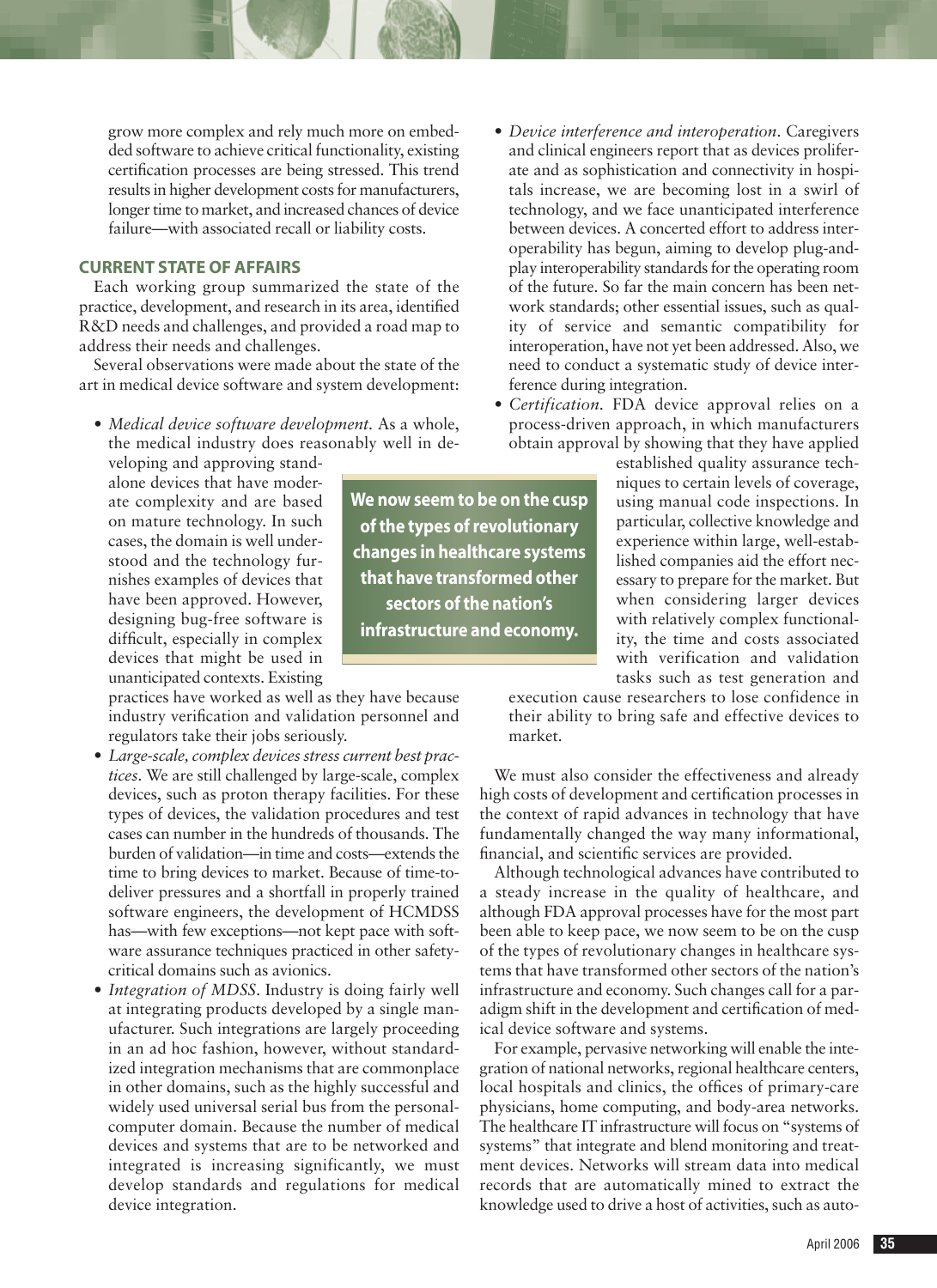mated treatment and dosing and long-term research into human health and the effectiveness of treatment.

For healthcare providers, operating rooms and diagnosis and treatment venues will shift from a collection of fixed monolithic devices to plug-and-play components that enable flexible and rapid reconfiguration of diagnostic, recording, and treatment systems. Advances in minimally invasive medical robotics and real-time highspeed networks will make telemedicine and robotic surgery technologies widely available. As generations of technology-savvy healthcare consumers enter retirement, they will embrace—and even demand—sophisti-

cated home healthcare monitoring, treatment, and record systems integrated with national information databases (such as prescription-drug information systems) and local hospital and primary-care systems.

Although these envisioned innovations hold great promise, they will render current MDSS development and certification processes obsolete. End-user demands inevitably exceed the capability of existing MDSS.

Unless researchers develop new certification technologies and unless development and certification processes undergo a paradigm shift, innovation will be stifled because manufacturers and regulators will find the development of HCMDSS too costly—or we will see dramatic increases in security breaches and harmful incidents due to device malfunction.

### **CHALLENGES**

The cross-cutting nature of medical device design transcending the informational, physical, and medical worlds—along with the possibility of a nationwide networked medical system that actively monitors and regulates the health of our nation's citizens, raises immense scientific and technological R&D challenges for the IT, medical, and regulatory communities. The challenges envisioned for the next 10 years include the following:

- *System integration*. As we embrace a plug-and-play vision of medical device networks in future digital hospitals and digital homes, we must collectively facilitate the development of medical device systems and coordinate them with the development of standards for the architecture and communication of interoperable plug-and-play device networks. Achieving these goals while establishing quality-ofservice levels that ensure system and patient safety on the one hand, and patient security and privacy on the other, is a great challenge.
- *Critical infrastructure*. As we move toward an environment in which all patients are constantly monitored and actively plugged into a nationwide medical

information network, we are creating a new critical infrastructure that will literally monitor the nation's health. We need new methods to ensure the safety and security of that network, particularly methods involving the active use of information for medical purposes. In the presence of abnormal conditions or attacks, the system's performance must degrade gracefully and safely, and the system must identify, contain, and, if possible, repair faults while providing timely notification to human operators.

*• Embedded real-time systems design*. Medical devices are embedded not only inside information networks

but also inside human patients, whose critical life-functions they monitor and regulate. The design of medical devices is therefore more than an IT issue; it must also include the device's interaction with the patient and the environment and the context in which they coexist. Thus, we need a fundamental rethinking of medical device design—toward a holistic approach that integrates functional, computational, and com-

munication designs in the presence of highly uncertain patient models in both normal and abnormal conditions.

*• Validation and certification*. Current design practice makes certification and verification an afterthought, taking place at the end of the design cycle, when it is frequently too late to change design choices. As medical devices become more complex and more interconnected, it is becoming increasingly evident that certification should be incorporated in early design stages. Furthermore, certification and design frameworks are currently not component-based, resulting in time-consuming and expensive certification of large integrated systems, inefficient certification of incremental or evolutionary designs, and difficulties in maintaining or upgrading legacy systems.

Addressing these challenges will dramatically affect the medical device and healthcare industry with significant system integration and development capabilities based on scientific principles and foundations.

## **RESEARCH DIRECTIONS**

Despite the nationwide scale and the heterogeneous nature of the R&D challenges, the following research directions will help us make significant progress toward realizing the outlined challenges.

*• Infrastructure for medical device integration and interoperation*. The Electronic Health Records initiative needs to be safely and securely integrated with

**The cross-cutting nature of medical device design raises immense scientific and technological R&D challenges for the IT, medical, and regulatory communities.**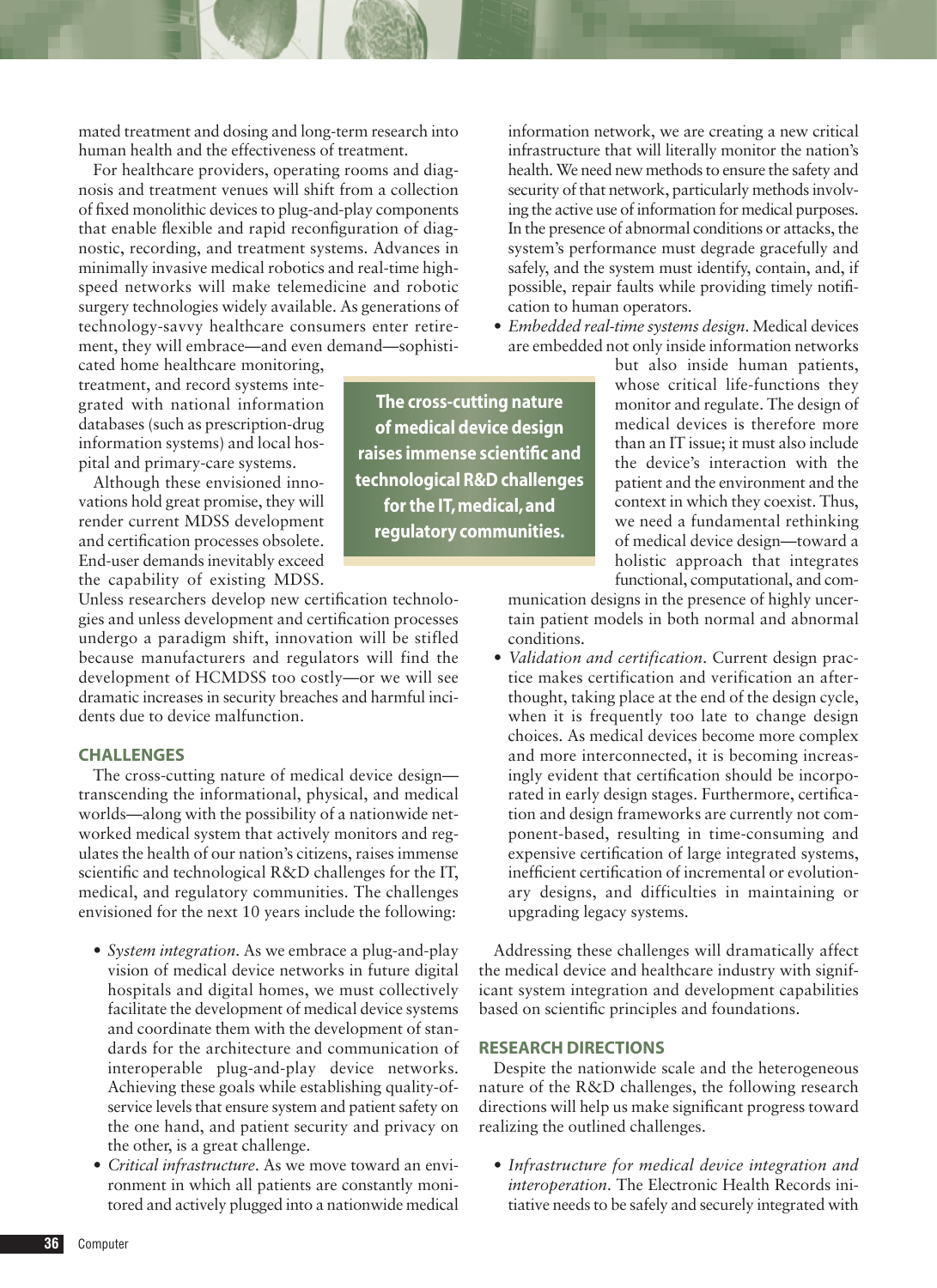plug-and-play interoperable device networks so that we can fully realize the vision of actively using patient-specific information in optimum health delivery via interoperable medical devices. Interoperability presents a major challenge to integrating medical devices from different manufacturers. It will require the development of standards and architectures not only for medical records but also for devices that actively use that information to monitor and regulate patients' medical conditions. Besides unique patient (record) identifiers, which must support the integration of devices from different manufacturers,

standards must address data and communication formats as well as the context and environment assumptions in which the information will be interpreted and used.

*• Model-based development*. The multifaceted nature of designing, implementing, and certifying medical devices requires holistic frameworks that are simultaneously model-based and compo-

nent-based. Because of the strong coupling between device and patient, model-based frameworks that explicitly model a device's interaction with the environment and with the patient would lead to safer, higher-confidence devices and ultimately to better healthcare.

- *Component-based design frameworks*. Despite substantial progress in object-oriented frameworks for nonembedded software, model-based development is a challenging research direction. Component-based development will dramatically affect both the design and certification process: It will enable incremental yet certified compositions of certified components, allowing the safe and rapid reuse of legacy components—models, software, and algorithms. Our goal should be to develop frameworks in which certification is part of the design process rather than an afterthought. Component-based design should also support a variety of standards for communication and security.
- *Patient modeling and simulation*. Medical devices face a unique challenge in model-based design because of the scarcity of patient models and high-fidelity simulators for device design. As future devices adapt to patients, their medical conditions, and their environment, developing a variety of models and simulators for normal and abnormal patients in a variety of physical and environmental conditions will be increasingly important. We must develop models and simulators at various levels of detail, ranging from coarse models for device design to high-fidelity simulators for model validation and virtual validation and testing.

**Formalizing requirements will enable precise and transparent translation of natural-language clinical requirements to quantified engineering requirements.**

- *Adaptive patient-specific algorithms*. Whereas medical devices are typically designed for groups of patients who have similar medical conditions, we could dramatically improve healthcare by making devices whose operation would adapt to a specific patient's specific medical condition. To achieve that, we need to develop control, optimization, and machine-learning algorithms for medical devices that are certifiably safe for large classes of patients and that can adapt to individual patients or to different environments.
- *Requirements and metrics for certifiable assurance*
	- *and safety*. Developing rigorous requirements for clinical and design purposes, as well as metrics for certifiable assurance, is an important research direction. In particular, formalizing requirements will enable precise and transparent translation of natural-language clinical requirements to quantified engineering requirements. It will also affect testing by developing frameworks for generating testing scenarios from

clinical requirements.

*• User-centered design*. As medical devices permeate cross-sections of society and all educational and technical backgrounds, ergonomics and easeof-use issues become important design factors in human-device interfaces. These issues should be considered throughout the design process. User and context modeling will result in better interaction between users and devices, minimize unsafe device operation, and result in graceful degradation of performance in the event of user or device failures.

Achieving this grand agenda is not simply a matter of time. It requires synergistic and concerted efforts among healthcare practitioners, medical device developers and manufacturers, and academics from the computer science, control theory, and bioengineering disciplines. Furthermore, it needs planning and support from government agencies.

T o initiate this research agenda, medical device manufacturers must provide open experimental platforms to the academic community, and the regulating agencies must better educate everyone about the current medical device approval process. Understanding the approval process along with formalization of clinical and user-centered design requirements will be critical for subsequently developing quantifiable metrics for system assurance and certification. Standards for data, information, and communication will enable plug